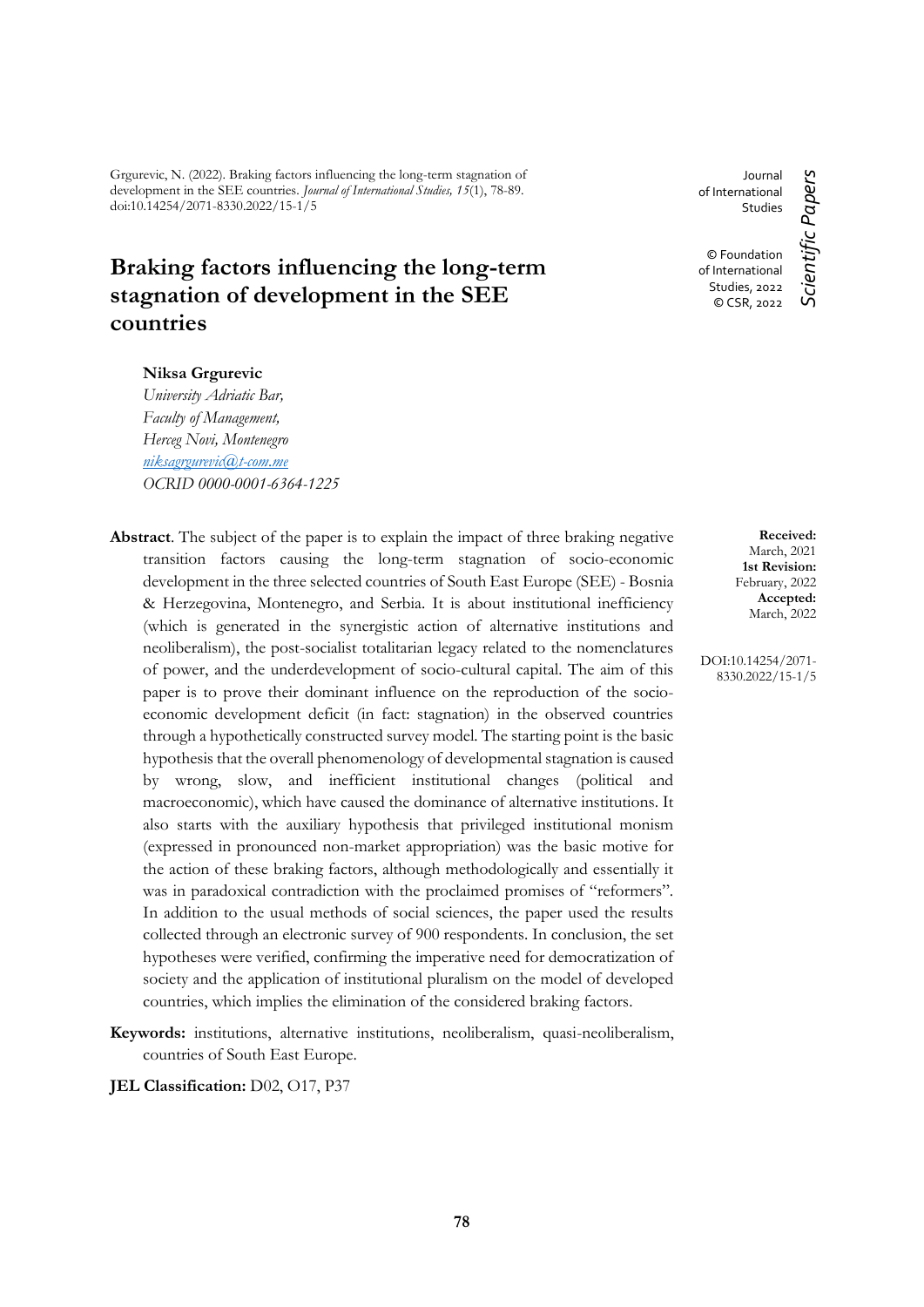### **1. INTRODUCTION**

The process of transitional reforms in the SEE countries began three decades ago, after the epochal collapse of the monistic socialist order (collective bureaucratic dirigisme). However, the transition in the SEE countries has not yielded satisfactory results. On the contrary, many old (inherited) and new factors of developmental stagnation have been retained. It seems to us that the new factors of development stagnation had a far stronger effect than the old ones. This opinion (assumption) has so far been expressed by many authors from the SEE countries (Delibasic & Grgurevic, 2013). We have verified this opinion in the paper by extensively collecting answers to electronic survey questions and researching them.

Most authors point out that the main (general) cause of long-term development stagnation was the establishment of a new monistic order of the neoliberal type (privileged individual dirigisme). However, it will remain unclear to what extent such an irrational order was induced by the creation of domestic and to what extent of foreign "reformers" (global neo-imperialism). In any case, institutional inefficiency (which includes the operation of alternative institutions and consequent problems, dominated by systemic corruption and the rule of law deficit), the continuation of totalitarian traditions from socialism and their recombination with new forms of dirigisme are consequences of interest-oriented power nomenclatures and new dogmatic ideology (neoliberalism). On the other hand, the underdevelopment of socio-cultural capital is, nevertheless, the cause of the acceptance of the stated dogma, due to which it had a drastic collapse and degradation.

In this paper, we selected the most general and basic (braking) factors that negatively influenced the thirty-year duration of socio-economic stagnation, i.e. the example of various reform measures that were essentially anti-development. In addition, an attempt was made to substantiate descriptive and critical elaborations with the opinions of a significant number of respondents, using a survey in the three SEE countries observed.

### **2. THEORETICAL APPROACH**

Many authors (North, 1971, 1989; Hodgson, 1988; Rodrik, 2000, 2008; Acemoglu et al., 2004; Eicher et al., 2006; etc.) believe that stagnant factors of socio-economic development are predominantly associated with a deficit of institutional change. It is important to point out that some Montenegrin authors, with occasional co-authorship with foreign authors (Delibasic, 2018; Draskovic, et al., 2019; Draskovic, V. Draskovic, M. & Bilan, S., 2019, Draskovic et al., 2020a; b) have noticed a specific difference in relation to classical institutional inefficiency.

It is reflected in the existence and strong action of the so-called "alternative institutions". According to these authors, alternative institutions are the main cause of the transitional failure. They point out that the negligible importance of alternative institutions in the economic literature of developed countries is not disputable, which was also stated by some foreign authors (e.g. Halaskova, 2020). However, they also believe that existence, functioning, strengthening, and great (even dominant) influence of alternative institutions are unjustifiably neglected in the economic literature.

In the most SEE countries during the transition period, neoliberalism (as an imposed culture, ideology, and philosophy of big capital) turned into quasi-neoliberalism because of its inhuman, brutal, crisis, and hegemonic manifestations. The three-decade period was marked by the struggle for power and its preservation. All this was accompanied by substantial institutional violence and greed of the government nomenclature and their lobbyists for non-market enrichment. Formal and informal institutions were paradoxically relativized and subordinated by alternative institutions, with interest-rhetorical absolutization of the market, entrepreneurship, and freedoms. Their influence can slightly be changed via the informal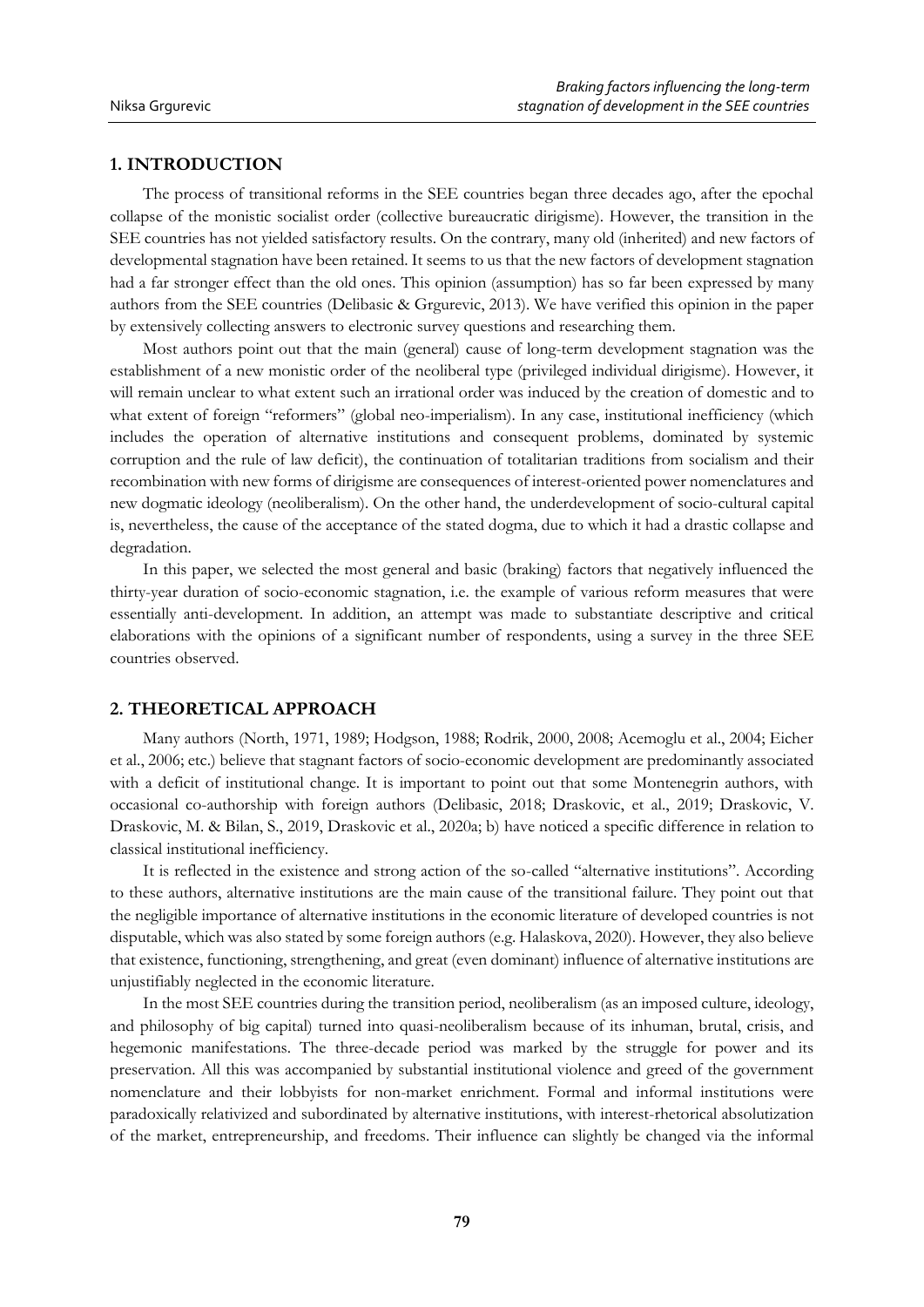nets' activity (Andersson, 2019), however, it demands appropriate initiative and support (Paudel & Devkota, 2020).

In addition to numerous stagnation indicators, it seems that three factors were and remain the most important: high unemployment, social stratification, and dissatisfaction of the people. Dissatisfaction with life in some population groups (for instance, youth) has essential peculiarities (Tvaronavičienė et al., 2021) and can lead to changes in socio-economic development in favor of more developed countries with advanced systems for support of human capital development (Oliinyk et al., 2021; Wachowska, 2018). Despite numerous promises and alleged "reforms", most people are still waiting for a better, more humane, and just order to come; they strive for a higher standard of living, democracy, rule of law, more efficient and pluralistic institutions, forcing knowledge and socio-cultural capital. Exemplary models and achievements of civilization exist in developed countries, thereby, the improvement of the state, its putting into the service of citizens, and the establishment of a more just civil society are rightly expected.

In other words, the citizens of the SEE countries expect the establishment of a better order, which will significantly eliminate the dominant system of privileges, systemic corruption, negative selection, and alternative values, which were the causes of all injustices and inequalities in society. In that sense, it is stated that the deliberate (interest-driven) formation, strengthening and long-term operation of alternative institutions determined most of the negative social phenomena and consequences, which turned into various forms of deformed social movements. According to some authors (Delibasic, 2018; Draskovic et al., 2019, 2020), all these negative and opportunistic social manifestations have slowed down the socio-economic development. Some of these phenomena took on the characteristics of neo-totalitarianism and institutional violence. Ultimately, they generated a specific recombined model of profit-seeking and rent-seeking motivation and opportunistic behavior, which directly influenced the reproduction of deep and general stagnation, setbacks, and deformations in society and the economy.

Alternative institutions have never been directly the subject of research in Western literature. Nevertheless, certain traces can be discerned: from G. Becker's economic theory of discrimination (1957), D. North's exploitative approach to the state, 1981, p. 22.), theories of rent-oriented motivation by A. Krueger (1974), R. Congleton, and A. Hillman (2015), and explanations of imperfect institutions and opportunism by T. Egertson, (2005), through the theory of predatory state by A. Robinson (1999), D. Marcouiller and L.Young (1995), and M. Olson (2010), explanations of the influence of the ideology by A. Denzau & D. North (1994), the theory of "total institutions" and the theory of the influence of powerful administrative-bureaucratic groups by A. Mc Auley (1991), to the theory of violence by D. North et al. (2009), and O. Williamson's theory of opportunistic behavior and limited rationality (1985a; 1985b).

In addition, D. Rodrik (2007) distinguishes between good and bad institutions, while D. Acemoglu and J. Robinson (2012) notice the difference between extractive and inclusive regimes. Indirectly, the mentioned authors described the objective conditions in which alternative institutions can arise and operate. It is very important to identify

- anti-competitive economic institutions in societies with "limited access to resources" (North et al., 2009; Acemoglu et al., 2004) whose bearers are the alleged "elite", and
- social violence, privileges (Clark, 2009), political rent-seeking, non-market redistribution, systemic corruption, log-rolling, and many other socio-pathological phenomena.

However, the reasons for these phenomena in the SEE countries are very specific: path dependency, foreign geostrategic, geopolitical, and geo-economic influences, war environment, procedural forms of domination (authoritarianism of the government regime), the rule of law deficit and others.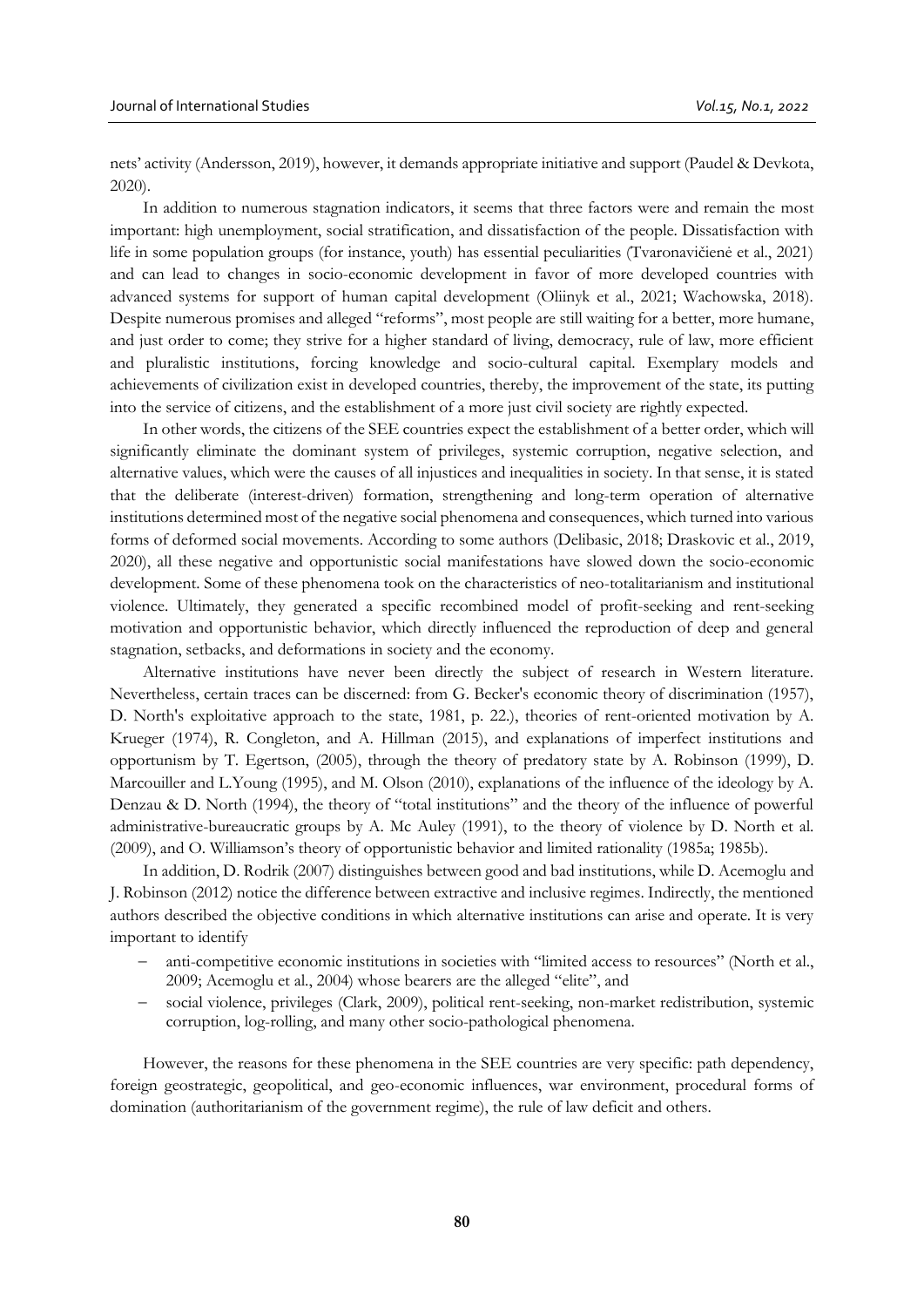V. Draskovic et al. (2019) proved the synergy between quasi-neoliberalism, alternative institutions, and transitional crisis. Some authors have identified, explained, and schematically modeled the connection between developmental stagnation in the SEE countries and the activities of alternative institutions.

## **3. ANALYSIS OF BASIC BRAKING FACTORS OF DEVELOPMENT IN SEE COUNTRIES**

As basic braking factors of development in the SEE countries, we have identified:

- institutional inefficiency deficit of institutional change with parallel action of alternative institutions and quasi-monistic neoliberalism (in terms of economic policy, culture, and ideology),
- post-socialist totalitarian legacy related to government nomenclature, and
- underdevelopment of socio-cultural capital.

At the theoretical level, the significant lack of institutional reforms in the considered countries has been explained in multiple and detailed ways. The deficit of institutional changes, i.e. institutional inefficiency, has been convincingly confirmed in practice. There are many reports from relevant international organizations and numerous official government analyzes which do not need to be repeated1.

Regardless of that, we will list some basic indicators from the mentioned sources, which indicatively explain the reasons for institutional efficiency in the observed countries:

- *Corruption Perceptions Index* in 2019 was 89% (B&H), 67% (MON), and 87% (SER),
- *Index of Economic Freedom 2021* (respectively) in terms of economic freedoms, the ranking of the observed countries was: Bosnia & Herzegovina 82 (62.9%), Montenegro 80 (63.4%), and Serbia 54 (67.2%)
- Development of institutions measured by the GCI indicator in 2018 was: in Serbia 60.9%, in Montenegro 59.6%, and in Bosnia & Herzegovina 54.2% (Schwab, 2018).
- Almost all traditional indicators of transition stagnated in the period 2006-2010 (Table 1).

Table 1

|              | <b>Enterprises</b> |  | Markets and trade |  |  | Financial<br>institutions |  | Infrastructure |  |
|--------------|--------------------|--|-------------------|--|--|---------------------------|--|----------------|--|
| <b>State</b> |                    |  |                   |  |  |                           |  |                |  |
| B&H          |                    |  |                   |  |  | Z-                        |  |                |  |
| Montenegro   | $3+$               |  |                   |  |  |                           |  |                |  |
| Serbia       |                    |  | $2+$              |  |  | $\lambda$ . $-$           |  |                |  |

Rating of traditional indicators 2006/2010

*Source*: Source: EBRD, 2006.

 $\overline{a}$ 

*Legend*: 1 – Large-scale privatisation; 2 – Small-scale privatisation; 3 – Governance and enterprise restructuring; 4 – Price liberalisation; 5 – Trade and foreign exchange system; 6 – Competition policy; 7 – Banking reform and interest rate liberalisation; 8 - Securities markets and non-bank financial institutions; 9 – Infrastructure reform.

*Note*: The transition indicators range from 1 to 4+, with 1 representing little or no change from a rigid centrally planned economy and 4+ representing the standards of an industrialised market economy.

<sup>1</sup> The EBRD (*Structural and Institutional Change Indicators*), The Heritage Foundation (*Index of Economic Freedom*), The Nation In Transition Index (The Freedom House), The Governance Indicators, World Economic Forum: Global competitiveness index - GCI (*Pillar 1: Institutions*); Fraser Institute (*Nation in Transition Index*); orld Bank (*Governance Indicators*).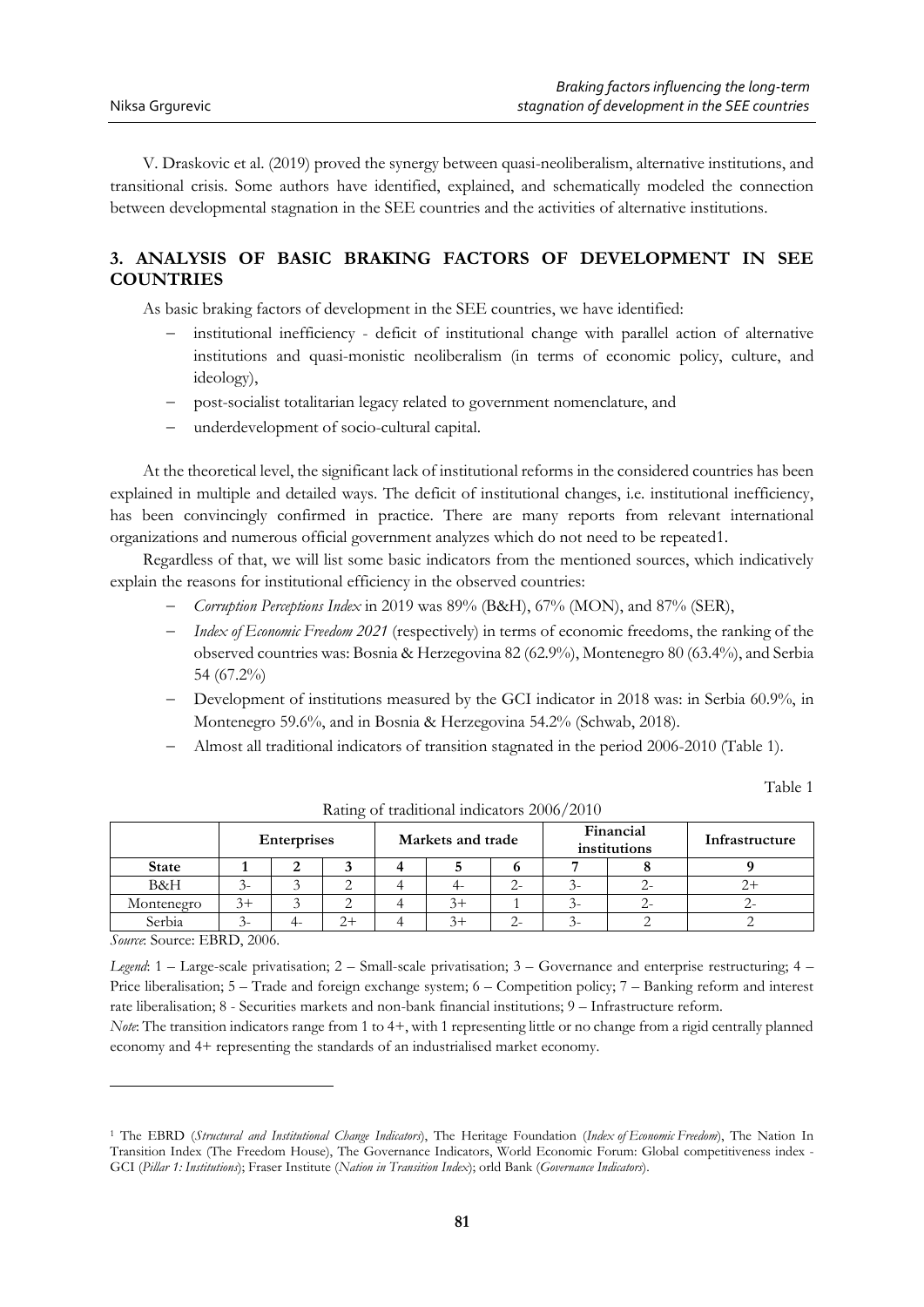Although it is not easy to investigate and explain some alternative factors influencing the stagnation of socio-economic development (due to illegal activities, from the shadow), certain institutional and other factors directly or indirectly indicate their existence and negative impact on social and economic development in the SEE countries. These indicators are: the index of the rule of law, privileged and nonmarket redistribution (appropriation) of resources, the index of economic freedoms, the index of perception of systemic and other corruption, the level of inequality in society, etc. All these factors form a conglomerate that synergistically influenced the formation and operation of the so-called "alternative institutions" in the SEE countries. Of course, this is a paradoxical quasi-neoliberal phenomenon, which contains a complex and contradictory system of interests, which in practice were aimed at redistributing state and private resources, but also had their own geopolitical, geo-economic, and ideological mentors.

Table 2

|                                    | <b>Bank Ownership Type</b> |                |               |              |  |  |
|------------------------------------|----------------------------|----------------|---------------|--------------|--|--|
|                                    | All Banks                  | Public bank    | Private bank  | Foreign bank |  |  |
| Variable/Bank characteristics      | Mean                       | Mean           | Mean          | Mean         |  |  |
| Bank Age (years)                   | 22(12)                     | 43(.50)        | 19(11)        | 23(14)       |  |  |
| No. Of Total Branches              | 180(270)                   | 944(290)       | 114(75)       | 17(10)       |  |  |
| No. Of Total Employees             | 3175(4181)                 | 13489(7191)    | 2324(1681)    | 703(810)     |  |  |
| Total Assets (BDT Million)*        | 182460(168508)             | 581748(278514) | 149298(78973) | 88523(84559) |  |  |
| Total Deposits (BDT Million)*      | 144612(138860)             | 475033(235255) | 118043(62719) | 60947(59916) |  |  |
| Total Advances (BDT Million)*      | 103310(75434)              | 252402(98562)  | 94711(51952)  | 42507(45200) |  |  |
| SME Advances (BDT Million)*        | 15717(15864)               | 21401(15646)   | 16736(16171)  | 4236(5503)   |  |  |
| SME Advance To Total Advance Ratio | 15(10)                     | 7(4)           | 17(11)        | 8(5)         |  |  |

All banks  $N = 44$ ; Public bank  $N = 4$ ; Private bank  $N = 35$ ; Foreign bank  $N = 5$ .

Standard deviations are in parenthesizes.

*Source*: Bank's annual statements 2014; Authors' calculations

\*1 USD= 77.87 Bangladeshi Taka (BDT) as of 31 December 2014.

Unfortunately, many destructive and ruinous phenomena have occurred under the guise of false promises and rhetorical propaganda of alleged changes and freedoms, on the one hand, and their strictly programmed control, prevention, and institutional violence in practice, on the other. This paradox has been the general framework of all social and economic movements for the past three decades. Therefore, it is important to determine the destructive action level of certain braking factors of socio-economic development, which are the subject of research in this paper. There is a strong impression that the deficit of institutional changes in the observed SEE countries is a consequence of simultaneous synergistic action of three factors: institutional slowness and inefficiency of government nomenclatures, their interest-oriented abusing of formal institutions and building alternative institutions, and neoliberalism as ideological basis and support. The process of institutional failure and the paradoxical creation of alternative institutions is structured below (Figure 1).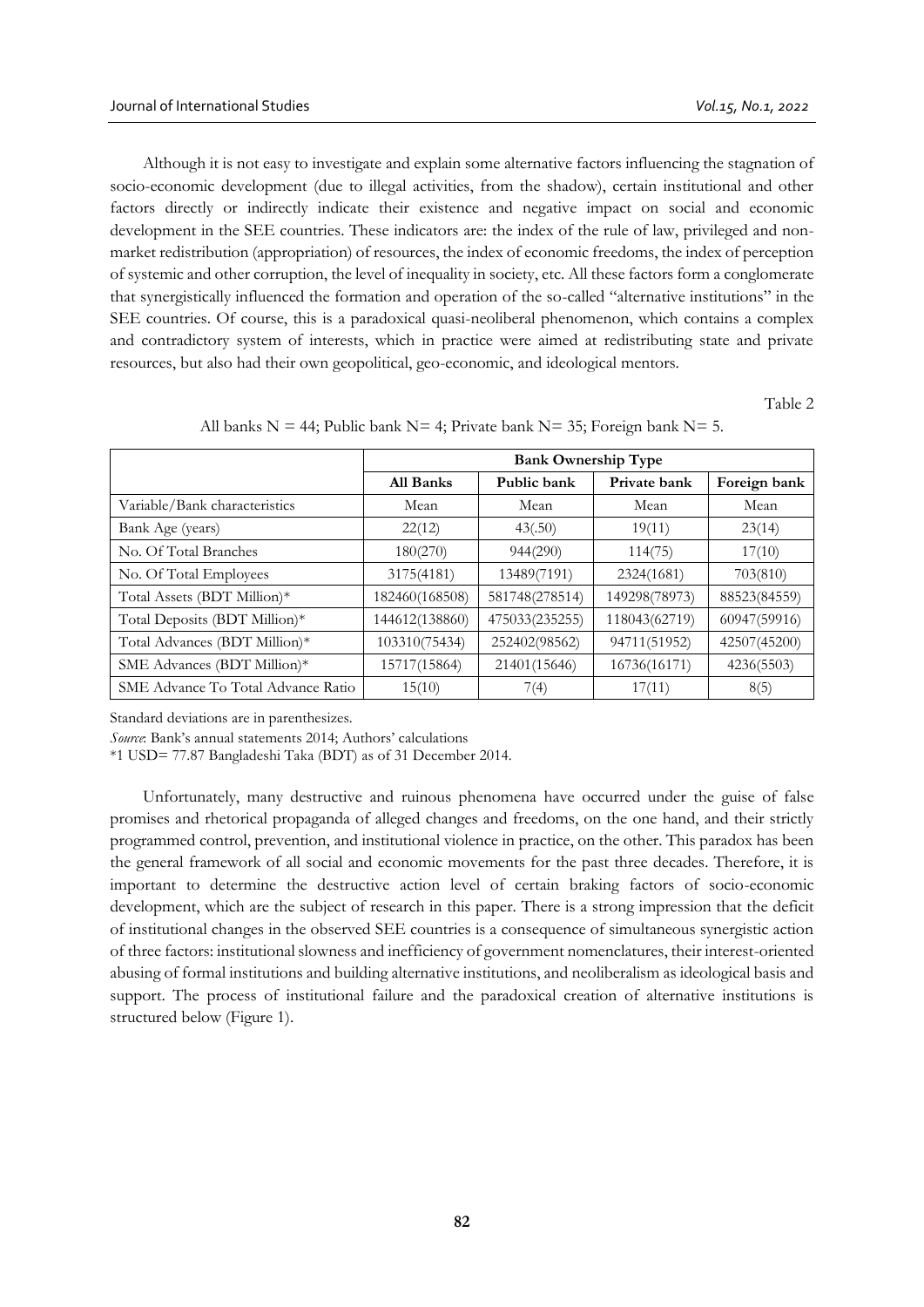

Failure and enslavement of formal and informal institutions

Rhetorical propaganda of change and freedom and their prevention in practice

**Figure 1. The paradox of alternative institutions as a general social context** *Source*: Supplemented and adapted to Draskovic, et al., 2020b, p. 46

Given the fact that culture is a general envelope of all social movements and the most important categories (institutions, education, knowledge), as the cause of all problems in the SEE countries, many authors (Smiesova et al., 2019; Soyyigit, 2019, Thomas, 2020) point to the abrupt establishment (better to say: imposition) of neoliberal culture and the corresponding ideology of the SEE countries. This phenomena was permanently and sophisticatedly followed by apologetics (political and media), as well as high interest orientation. In fact, these were three key (integral) parts of the quasi-neoliberal order, on which numerous abuses and degenerations of formal and informal institutions relied, which resulted in the creation of alternative institutions, representing specific meta-institutions (illegal, criminal, from the shadow, in the hands of the highest representatives of the power nomenclature).

The immoral and illegal abuse of formal and informal institutions by alternative institutions has resulted in the enrichment of alleged "reformers" (the nomenclature of government and their lobbyists). Hidden illegal and semi-illegal activities served as the basic methods of regulation. The result was the marginalization of the mass interests of the people, the blockade of real institutional changes, institutional control, and institutional competition, as well as overall socio-economic development.

Methodologically unsustainable, fictional and orchestrated quasi-neoliberal story about the so-called "minimal state" is actually the best proof of their forcing of alternative institutions, which can exist only at the expense of the reduction of the institution of state regulation. The huge gap between neglected mass and privileged individualism in the SEE countries was accompanied by many other stagnant, crisis, degenerative, and destructive processes and phenomena. The most drastic were: increased unemployment, increased public debt, increased coercion, mass impoverishment, decreased levels of all forms of education, ignored Pareto optimum, criminalized society, and domination of party criteria (eligibility) over all other value criteria.

In the previous presentation, among other factors of influence, the post-socialist totalitarian legacy related to the new anti-reform and "elitist" (interest) motives of the nomenclature of power is recognizable. It was indisputably one of the basic generators of the institutional deficit (inefficiency) and all the accompanying phenomena, problems, and processes that "consistently" followed it. Obviously, many dirigiste experiences, absolutizations, and undemocratic methods from the socialist period were used.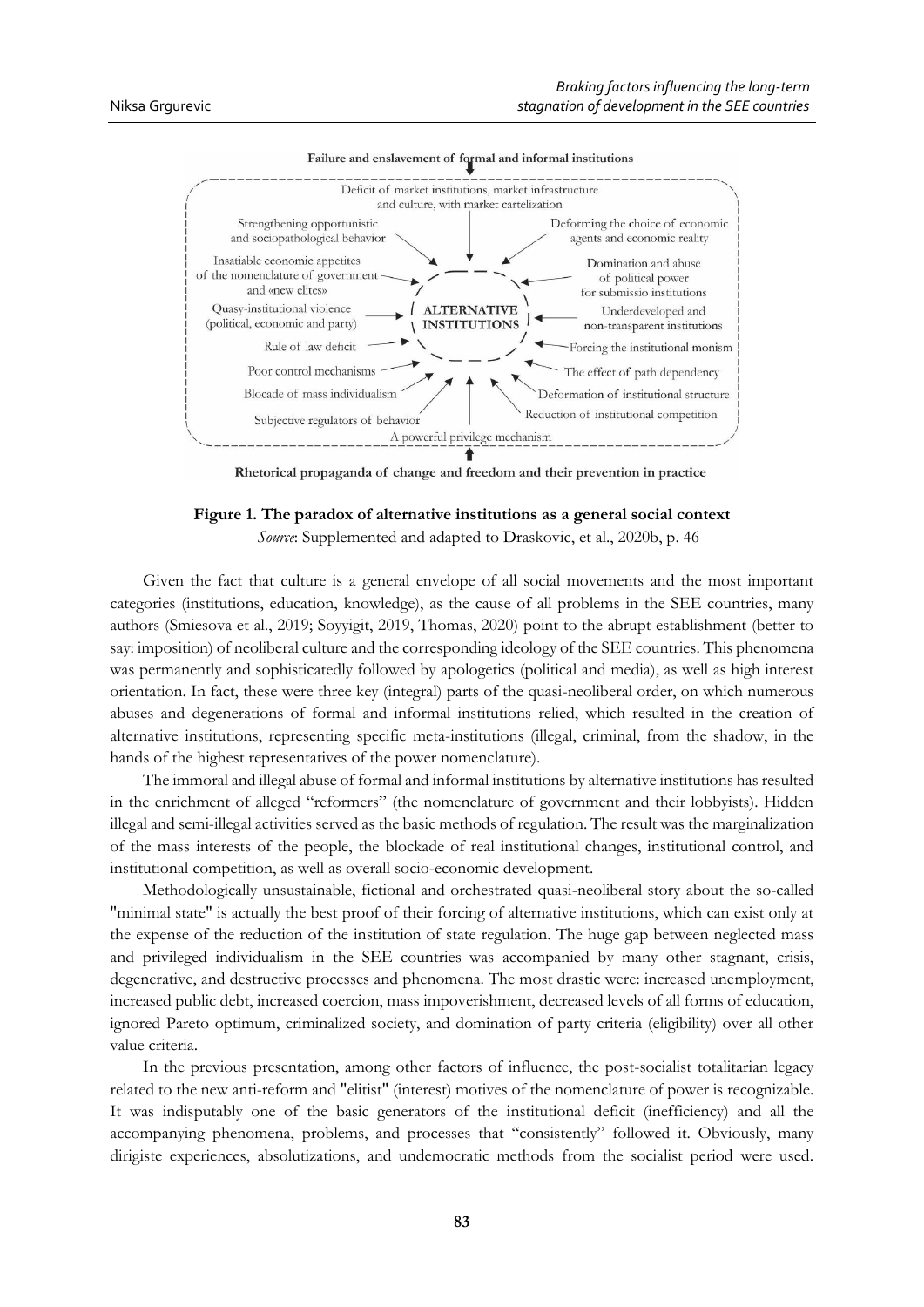Inadequate and relatively underdeveloped cultural and civilizational environment (or: real absence of "civil society"), strong statist traditions, introduction of recombinant forms of the new elitist order, use and abuse of the state as a screen for expressing expansive nomenclature interests of government, privileged nonmarket appropriations propaganda of "absolute truth" (again monistic, but this time with the opposite "sign" - neoliberal), etc. - all this has contributed to the spread of disastrous and long-term anti-development tendencies (essentially: delaying development).

Although in socialism the illusions of idyll and progress were aggressively propagated with indisputable results in the part of the so-called "social standard", the society was, however, conflict, relatively stagnant, and crisis. Many problems, paradoxes, and contradictions have accumulated and intensified. Over time, they grew into general discontent, open conflicts, and a general crisis of socialism as a movement, practice, and idea. This culminated in its demolition in the SEE countries. It was necessary to create new institutional solutions as soon as possible. But, under the influence of the highly interesting orientation of the government, that was not possible. Institutional changes have been slow and inadequately implemented, therefore, old and many new problems have been exacerbated.

The almost half-century-old socialist domination of party-bureaucratic centralism (essentially: dirigisme and totalitarianism) over the economic base and social superstructure, along with class and ideological improvisations, created the reproduction of stagnation and crisis. All the socialist reforms undertaken were palliative, unsuccessful, and compromised. However, socialist "evolution" produced many other degenerative and destructive elements, which continued to exist during the transition period. Their destructive effect was especially pronounced in the part of economic underdevelopment, suffocation, and improvisation of democracy, strengthening of the alienation of the population and enrichment of the centers of power (nomenclature of power).

These elements conditioned the continuation of the methodology of slogan politics, promises, uncritical borrowing abroad, formal reforms and declarative democracy, and the rule of law. Due to all that, there was a metastatic mutation of the old dirigisme. It has resulted in new and socially much more difficult deviations and problems. The major new problem was the continuation of old trend - opposing to institutional changes. However, it was due to far greater pretensions of interest and drastic alienation from the people. The methodology of that alienation became sophisticated, and included elitist domination, parasitism, opportunism, false patriotism, apologetics, power-building, unlimited privileges, inviolable party careerism, and clientelism.

In this way, the ideology of servitude, nepotism, negative selection of personnel, ignorance, and even stupidity spread (Draskovic, 2020). The system of social motivation has been permanently crushed, the value criteria and principles of social justice and responsibility have been degraded. The system of non-market enrichment has been affirmed. The problematization of national and identity issues continued. The economic crisis, the rare, insufficient, and unfavorable foreign investments (which often had the character of disinvestment) and the standard of living were regulated (serviced) by borrowing abroad. Democratization and the protection of human rights have been significantly ignored and masked by various improvisations. The new leaderships of the ruling parties continued the tradition of establishing production (social) relations at will. Thus, a system of elitist domination was created with the parallel forcing of alternative institutions. They were monistic, voluntary, highly interest-oriented, exploitative and quasidemocratic, based on bureaucratic privileges and quasi-neoliberal dogmas. The promised development wheel of transition reforms has been turned upside down.

After three decades of such a regime in the SEE countries, which V. Draskovic (2020) named "*postsocialist neo-imperialism*", it is clear that no success has been achieved in any of the main transitional directions: privatization, democratization (with the rule of law), economic stabilization, and institutionalization. Instead, uncontrolled liberalization was achieved, which according to almost all characteristics bears the character of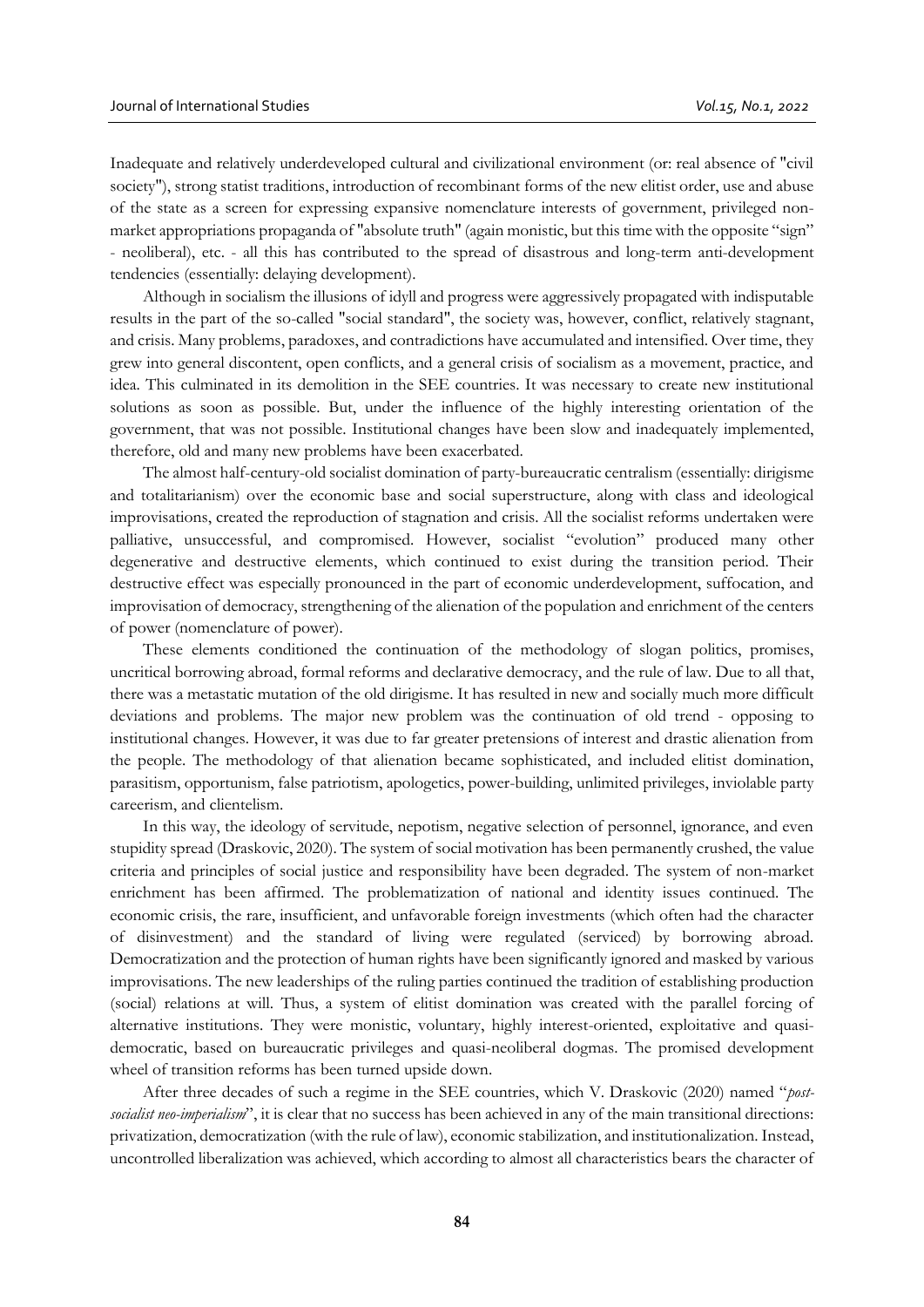"quasi" and which is at service only to the so-called "new elites". The basic problems and functions of economic philosophy have been forgotten, among which the primary is *origin of wealth*. This "forgetfulness" is not accidental: it originates from the development of Yugoslav economic thought, which was greatly influenced by authoritarian rule, etatist dogmatism, voluntarism, formalism, subjectivism, and utopianism (Ibid.).

Observing the transition in the SEE countries and its numerous paradoxes<sup>2</sup> in general, it is clear that it fundamentally contradicted the modern dialectic of pluralistic development, which verified the need for resource-allocation, organizational, motivational, informational and institutional interdependence, which must characterize the ideal of the so-called "acceptable world". In such a context, economic freedoms, competition, private property, and entrepreneurship as mass phenomena, democracy and the rule of law are just slogans and promises.

Underdevelopment and erosion of socio-cultural capital as an anti-development factor of influence in the SEE countries have been examined in detail and consistently by Draskovic et al. (2020).

### **4. EMPIRICAL RESULTS (CASE STUDY)**

As a methodological framework for the comparative analysis, for the purposes of this paper we have used - answers to survey questions of 900 respondents. The 300 respondents were selected among citizens of Bosnia and Herzegovina, Montenegro, and Serbia who possess a certain level of awareness and knowledge about the economic situation. The aim was to examine the perception of the professional public about the existence and negative impact level of three important social phenomena, marked as three independent variables in our hypothetical model:

- institutional inefficiency,

 $\overline{a}$ 

- post-socialist totalitarian legacy related to nomenclatures of power, and
- underdevelopment of socio-cultural capital.

In the analytical-technical and methodological sense, the respondents were asked the following three group of questions, to which the answers were sought for each of the listed SEE countries:

- $-$  How would you on a nine-point scale from 1 to 5 rate the negative impact of institutional inefficiency level on the transition anti-development ("quasi-neoliberal strategy" in Bosnia and Herzegovina, Montenegro, and Serbia)? (1 - lowest grade ... 5 - highest grade);
- To what extent has the post-socialist totalitarian legacy related to nomenclatures of power negatively affected the transition anti-development "quasi-neoliberal strategy"? (1 - lowest grade ... 5 - highest grade);
- To what extent has the underdevelopment of socio-cultural capital negatively affected the transition anti-development ("quasi-neoliberal strategy" in Bosnia and Herzegovina, Montenegro, and Serbia)? (1 - lowest grade ... 5 - highest grade);

<sup>2</sup> Apologetics and democracies (abuse of K. Popper), "*spontaneous order*" and "*minimal state*" (abuse of F. Hayek and A. Smith), marginalization of institutions and mass individualism (abuse of D. North), neoliberalism and alternative institutions in relation to the institution - freedoms - violence, as well as national interests - (abuse of Mc Auley and J. Buchanan) - according to: V. Draskovic (2020).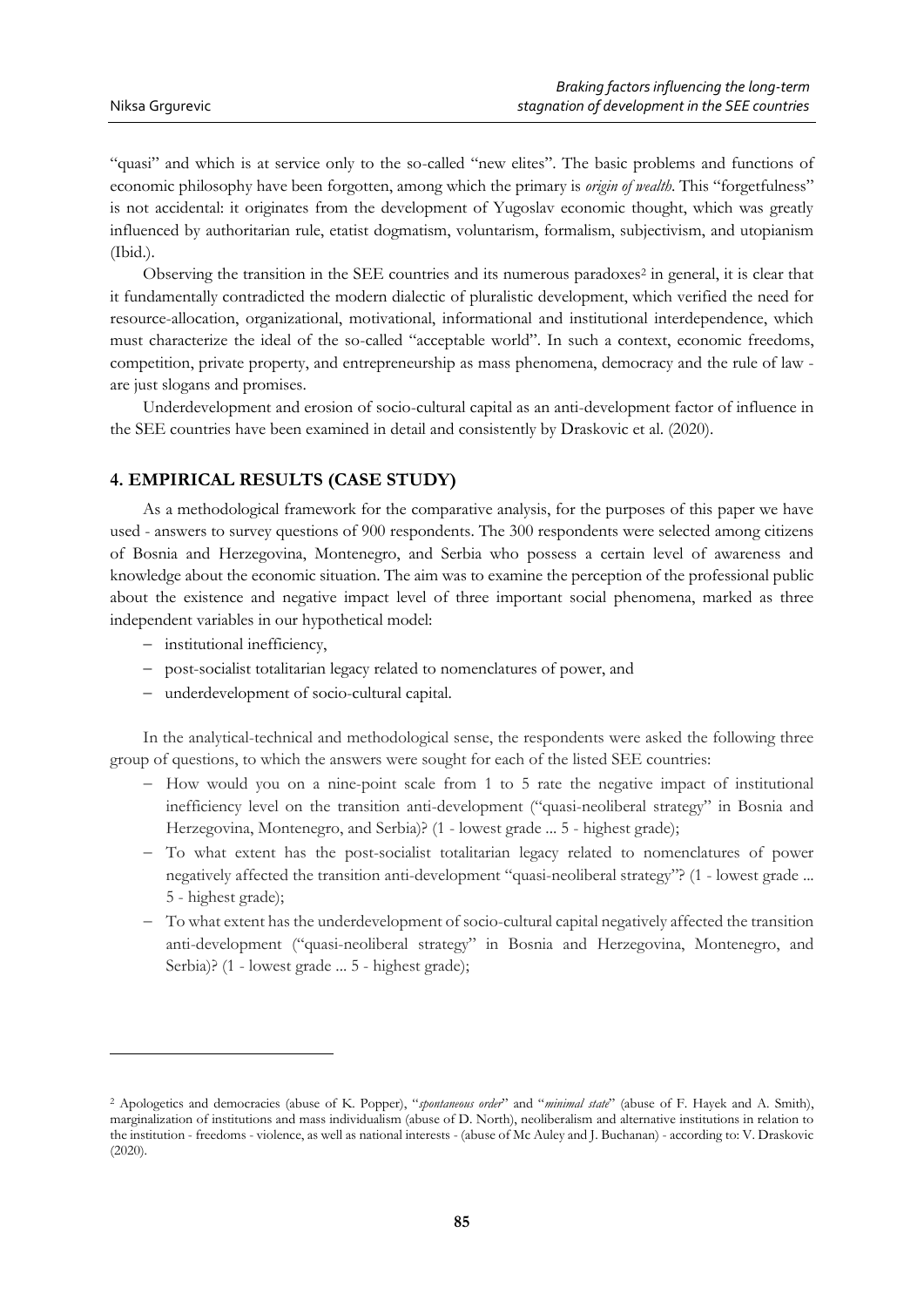Below the questions are appropriate explanations for respondents, which are directly related to phenomenology and categories of institutional inefficiency, post-socialist totalitarian of nomenclatures, and socio-cultural capital (as three independent variables in our hypothetical model), as well as to transition antidevelopment "quasi-neoliberal strategy" (as dependent variable).

Among the respondents were:

(i) employees in governmental institutions,

(ii) employees in NGOs,

- (iii) non-employed persons,
- (iv) students, and
- (v) pensioners.

Each group was formed out of 60 respondents from the three SEE countries listed. Respondents were asked to assess the negative impact of these factors (independent variables) on the transition antidevelopment "strategy" (quasi-neoliberal) as dependent variable in the hypothetical model at their discretion (on the basis of their best knowledge, experience, and/or intuition). For assessing the negative impact of these factors the respondents used the scale (1.0; 1.5; 2.0; 2.5; 3.0; 3.5; 4.0; 4.5; 5.0), where 1.0 represents the lowest and 5.0 the highest impact.

The survey was conducted in the period 05.09.2020 - 30.04.2021, whereby the percentage of unanswered surveys was relatively high (17.3%). Therefore, the survey was repeated with additional number of respondents.

Table 3 shows all relevant results of the survey.

Table 3

|                                                                      | Dominant grade range / number and percentage of respondents |                       |                       |  |  |  |
|----------------------------------------------------------------------|-------------------------------------------------------------|-----------------------|-----------------------|--|--|--|
| States / Influence of<br>independent variables                       | $B\phi\gamma H$                                             | <b>MON</b>            | SER                   |  |  |  |
| Institutional inefficiency                                           | 4-4.5 $(225 / 75\%)$                                        | 4-4.5 $(237 / 79\%)$  | $3.5-4$ (213 / 71%)   |  |  |  |
| Post-socialist totalitarian legacy<br>related to power nomenclatures | 2.5-3 (201 / $67\%$ )                                       | 2-2.5 (189 / $63\%$ ) | $3-3.5$ (195 / 65%)   |  |  |  |
| Underdevelopment of socio-<br>cultural capital                       | 3-3.5 (186 / $62\%$ )                                       | 2.5-3 $(207 / 69\%)$  | 2-2.5 (183 / $61\%$ ) |  |  |  |

Survey results

*Source*: Own

It is obvious that the impacts of institutional inefficiencies (consisting of alternative institutions and disastrous neoliberal experiments) in all the observed countries contributed the most to the socio-economic crisis. Over 70% of respondents in all three observed countries gave a unique assessment, whereby the mentioned factor of influence had the greatest importance (range of grades 4-4.5) given by respondents in Bosnia & Herzegovina and Montenegro, and slightly lower (3.5-4) by respondents in Serbia. The other two factors of influence were assessed in all three countries with a significantly smaller range of grades, as well as a smaller number of respondents, who in this case opted for a significant percentage of extreme grades. It can be stated that the negative influences of the second and third factors on the stagnation of socioeconomic development (post-socialist totalitarian legacy related to power nomenclatures, and underdevelopment of socio-cultural capital) received from respondents in all countries approximately the same significance, measured by the dominant range of grades. This indicates the need for their urgent demanding in terms of reduction and/or elimination in the near future.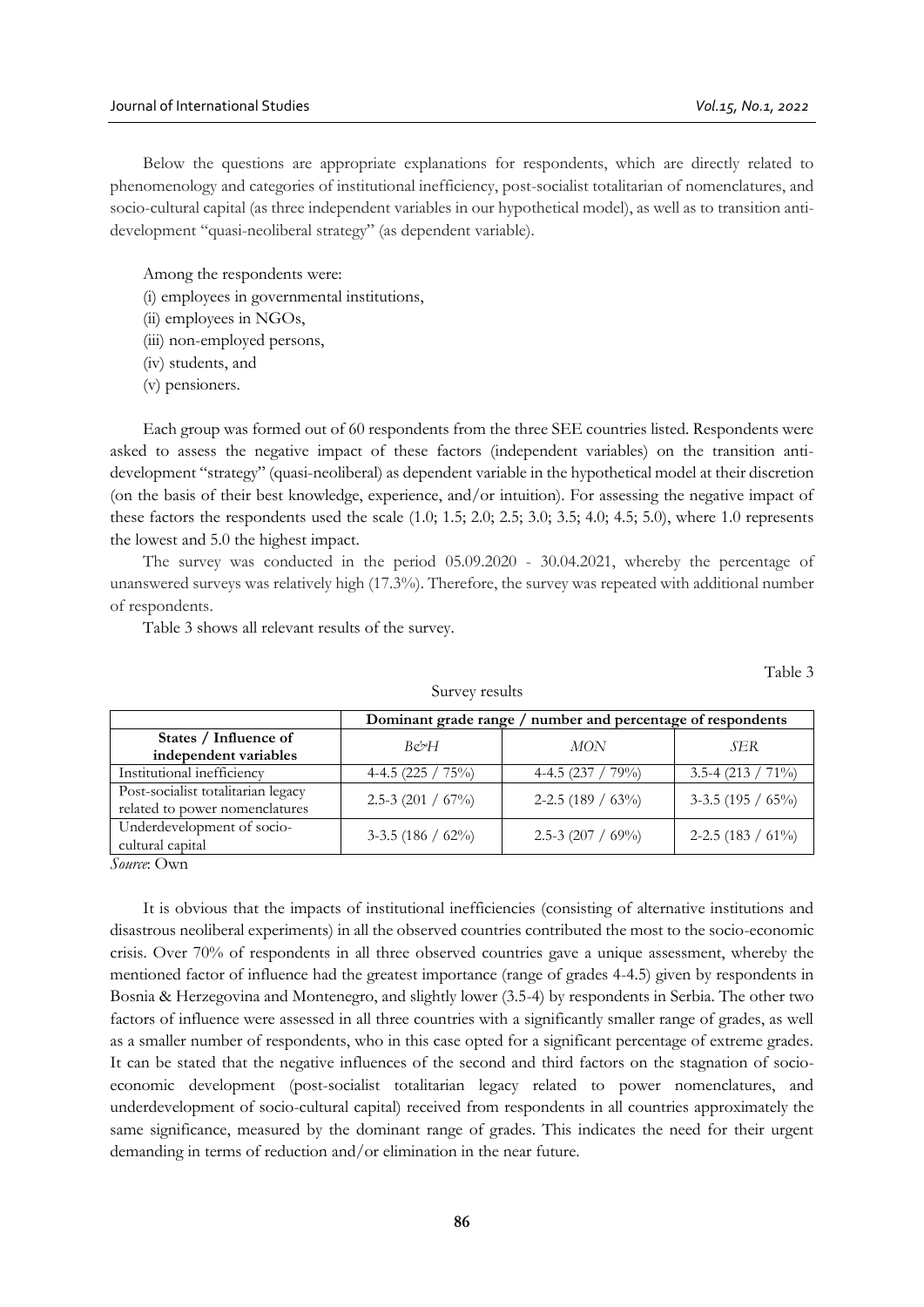### **CONCLUSIONS**

During the transition period, long-term, systemic, and institutional failures were recorded in the SEE countries, having the character and many elements of anti-development and anti-civilization behavior of the government nomenclature. In an obscure and paradoxical way, by transforming social property ("everyone's and nobody's"), they used their unlimited party power and influence to create alternative institutions. It was a key mechanism for conducting their privileged individual choices, or interests.

The established dominance of opportunistic individual behavior and alternative institutions over underdeveloped institutional structures was accompanied by various social and economic destructions and socio-pathological phenomena. As a result, there was a mass suffocation of freedoms and the creation of various monopoly structures (elitist type). Various overt and covert (masked) forms of institutional violence have emerged. They contradicted the proclaimed institutional pluralism and democracy.

After the socialist dogma and experiment as all its crisis consequences, a new (neoliberal, and essentially quasi-neoliberal) dogma was accepted. It contained (i.e.: retained) many hereditary elements and destructive social relations. Due to that, numerous recombinant flaws of the new economic policy and alleged neoliberal social relations have been realized in the SEE countries. Neoliberalism has shown in action all its destructive anti-development possibilities.

The transitional countries of South-East Europe today are drowning in social, economic, and institutional problems, crisis, debt, poverty, inequality and rich socio-pathological milieu. The results imply an urgent need for investing great social efforts towards permanent suspension of proven deviant actions caused by the institutional inefficiency, totalitarian legacy related to the behavior of the government nomenclature, and underdevelopment of socio-cultural capital.

#### **REFERENCES**

- Acemoglu, D., Johnson, S., & Robinson, J. (2004). Institutions as the fundamental cause of long-run growth. *NBER Working Paper*, No. 10481, Cambridge, MA[, http://www.nber.org/papers/w10481](http://www.nber.org/papers/w10481) , 385-472.
- Acemoglu, D., & Robinson, J.A. (2012). *Why nations fail the origins of power, prosperity, and poverty.* New York, Random House, Inc.
- Andersson, K. (2019). Digital diaspora: An overview of the research areas of migration and new media through a narrative literature review. *Human Technology*, *15*(2), 142–180.<https://doi.org/10.17011/ht/urn.201906123154>
- Becker G.S. (1957), *The economics of discrimination*, Chicago, The University of Chicago Press.
- Clark, G. (2009). *A farewell to alms: a brief economic history of the world*. Princeton, Princeton University Press.
- Congleton, R.D., & Hillman, A.L. eds. (2015), *Companion to the political economy of rent seeking*. Cheltenham, Edward Elgar. Denzau, A.T., & North, D.C. (1994). Shared mental models: ideologies and institutions. *Kyklos*, 47(1), 3-31.
- Delibasic, M. (2018). Socio-cultural capital as a cause of economic and institutional crisis in Montenegro, Serbia and Bosnia and Herzegovina. *Economics and Sociology*, 11(4), 219-229.
- Delibasic, M., & Grgurevic, N. (2013). Framework for researching the modelling possibilities of institutional behavior. *Montenegrin Journal of Economics*, 9(4), 65-75.
- Delibasic, M. (2018). Socio-cultural capital as a cause of economic and institutional crisis in Montenegro, Serbia and Bosnia and Herzegovina. *Economics and Sociology*, 11(4), 219-229.
- Draskovic, V. (2020), *New shackles*, Podgorica: ELIT (in Serbian).
- Draskovic, M., Draskovic, V., Delibasic, M. (2019). *Modeling of alternative institution*. Szczecin and Celje, CSR and SPH.
- Draskovic, V., Draskovic, M., & Bilan, S. (2019). Motivation, methodology, and phenomenology of institutional nihilism in the SEE countries. *Montenegrin Journal of Economics*, *15*(2), 7-14. [https://doi.org/10.14254/1800-](https://doi.org/10.14254/1800-5845/2019.15-2.1) [5845/2019.15-2.1](https://doi.org/10.14254/1800-5845/2019.15-2.1)
- Draskovic, V., Jovovic, R., Streimikiene, D., & Bilan, S. (2020). Formal and informal vs. alternative institutions. *Montenegrin Journal of Economics*, 16(2), 193-201[. https://doi.org/10.14254/1800-5845/2020.16-2.15](https://doi.org/10.14254/1800-5845/2020.16-2.15)
- EBRD (2006). *Transition report 2006: Finance in transition*, November.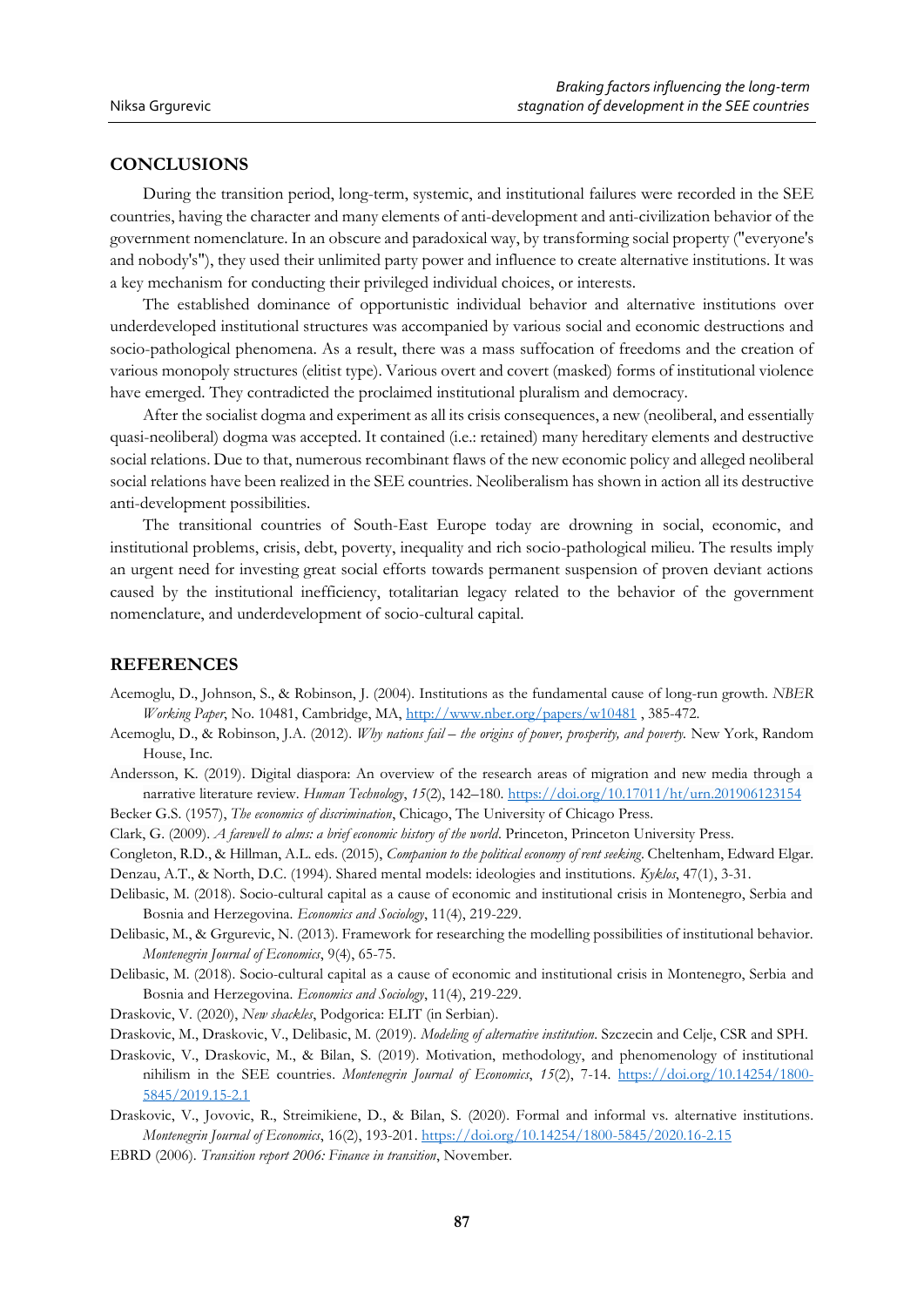Egertson, T. (2005). *Imperfect Institutions. Opportunities and Limits of Reform*, Michigan, University of Michigan Press.

- Eicher, T. S., Garcia-Penalosa, C., & Teksoz, U. (2006). How do institutions lead some countries to produce so much more output per worker than other" In Eicher, S. T. & Garcia-Penalosa, C. (Eds), *Institutions, Development, And Economic Growth*, The Mit Press, Cambridge, Massachusetts.
- Eicher, T., & Schreiber, T. (2007). Institutions and growth: time series evidence from natural experiments. *Working Paper No. UWEC-2007-15.* University of Washington.
- Halaskova, R. (2020). Structure of general government expenditure on social protection in the EU member states. *Montenegrin Journal of Economics*, 14(4), 7-21[. https://doi.org/10.14254/1800-5845/2018.14-4.1](https://doi.org/10.14254/1800-5845/2018.14-4.1)
- Hodgson, G. (1988). *Economics and institutions: a manifesto for a modern institutional economics*. Cambridge and Philadelphia, Polity Press, and University of Pennsylvania Press,.
- *Index of Economic Freedom 2021* (2021), The Heritage Foundation.
- Krueger, A.O. (1974). The political economy of the rent-seeking society. *American Economic Review*, 64, 291–303.
- Marcouiller, D., & Young, L. (1995). The black hole of graft: the predatory state and the informal economy. *American Economic Review*, 3, 630-646.
- Mc Auley, A. (1991). *Market Failure versus State Failure: the Scope for Privatization in a Planned Economy*, Trento.
- North, D.C. (1971). Institutional Change and Economic Growth. *Journal of Economic History*, 31, 118–125.
- North, D. (1981). *Structure and Change in Economic History*, New York and London, W. W. Norton & Co.
- North, D.C. (1989). Institutions and economic growth: an historical introduction. World Development, September, 17(9), 1319-1332.
- North, D.C., Walis, J.J., & Weingast, B.R. (2009). *Violence and Social Orders – A Conceptual Framework for Interpreting Recorded Human History*. Cambridge, The Syndicate of the Pres of the Cambridge University.
- Oliinyk, O., Bilan, Y., Mishchuk, H., Akimov, O. & Vasa, L. (2021). The impact of migration of highly skilled workers on the country's competitiveness and economic growth. *Montenegrin Journal of Economics*, *17*(3), 7-19. <https://doi.org/10.14254/1800-5845/2021.17-3.1>
- Olson, M. (2010). Dictatorship, democracy, and development. *Economic Policy*, 1, 167-183 (in Russian).
- Paudel, U. R., & Devkota, N. (2020). Harmonization of socioeconomic policy and institutional set-up for efficient operation on Nepal-India open border small business. *Journal of International Studies, 13*(1), 108-122. <https://doi.org/10.14254/2071-8330.2020/13-1/7>
- Robinson, A.A. (1999). When is a State Predatory?. *CESifo Working Paper*, No. 178, Center for Economic Studies and Ifo Institute (CESifo), Munich.
- Rodrik, D. (2000). Institutions for high quality growth: what they are and how to acquire them. *Studies in Comparative International Development*, 35(3), 3-31.
- Rodrik, D. (2007). *One economics, many recipes: globalization, institutions, and economic growth*. Prinston, Prinston University Press.
- Rodrik, D. (2008). Second-best Institution. *American Economic Review*: *Papers and Proceedings*, 98(2), 100-104.
- Schwab, K. ed. (2018). *The Global Competitiveness Report 2018*. Geneva, World Economic Forum.
- Smiesova, V., Pylypenko, A. Ivanova, M., & Karpenko, R. (2019). Economic and Institutional Conditions for Implementation of Economic Interests in the Countries of the World. *Montenegrin Journal of Economics*, 15(4), 75- 86.<https://doi.org/10.14254/1800-5845/2019.15-4.6>
- Soyyigit, S. (2019). A comparative analysis of causality between institutional structure and economic performance for developed and developing countries. *Montenegrin Journal of Economics*, 15(3), 37-51. <https://doi.org/10.14254/1800-5845/2019.15-3.3>
- Tvaronavičienė, M., Mazur, N., Mishchuk, H., & Bilan, Y. (2021). Quality of life of the youth: assessment methodology development and empirical study in human capital management. *Economic Research-*
- Wachowska, M. (2018). Consequences of the post-accession migration of polish inventors for the innovative potential of Poland: 2004-2012. *Economics and Sociology*, *11*(1), 311-324. [https://doi.org/10.14254/2071-789X.2018/11-](https://doi.org/10.14254/2071-789X.2018/11-1/20) [1/20](https://doi.org/10.14254/2071-789X.2018/11-1/20)
- Weingast, B. (1997). The political foundations of democracy and the rule of law. *American Politica Scince Review,* 91(2), 245-263.